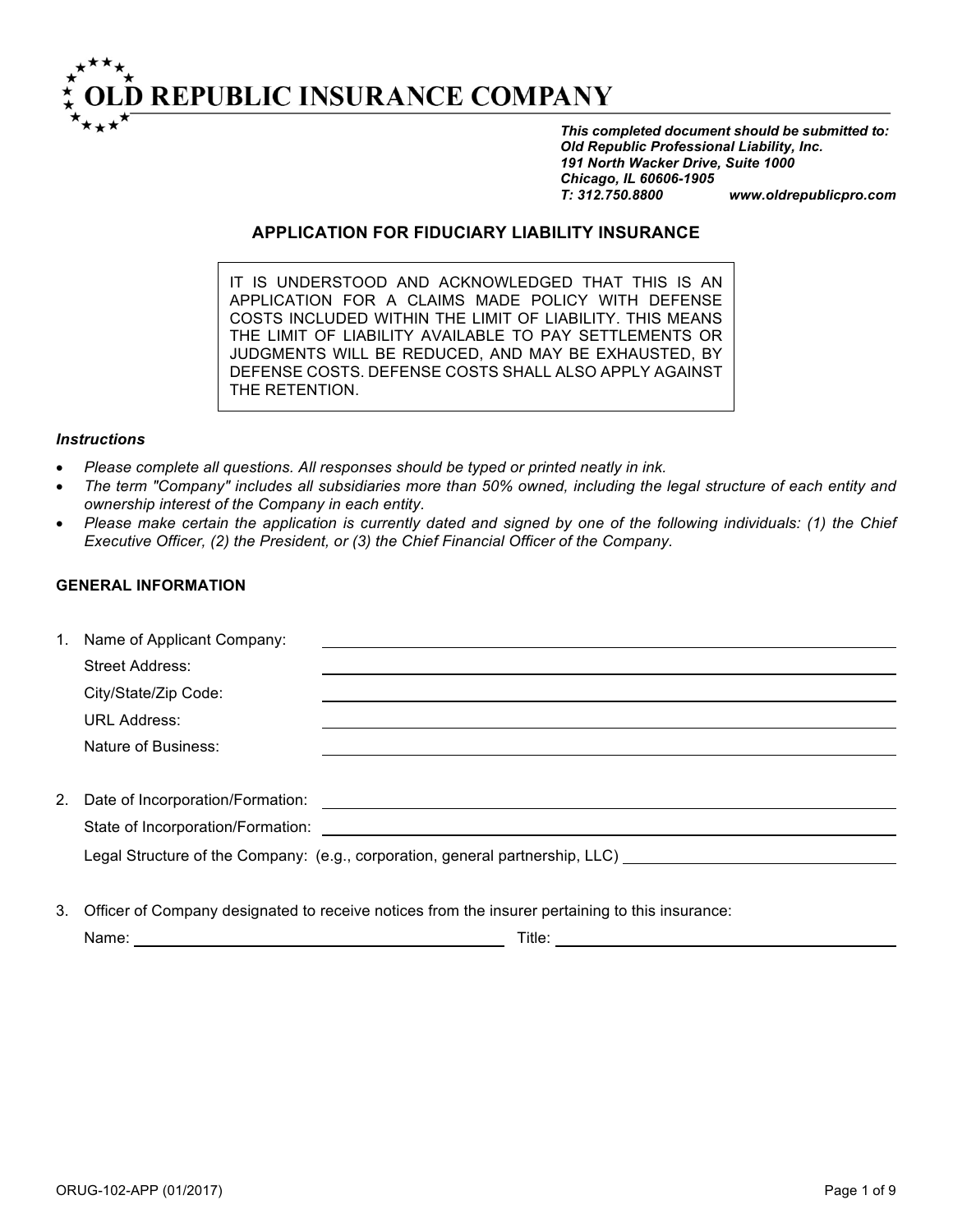# **CURRENT INSURANCE INFORMATION**

4. Please provide the following information on current and requested coverage:

|                                                           | <b>Current Limits</b>     | Limits                     | Current                   | Policy Period | <b>Current Insurer</b> |
|-----------------------------------------------------------|---------------------------|----------------------------|---------------------------|---------------|------------------------|
|                                                           |                           | Requested                  | Retention                 |               |                        |
| <b>Fiduciary Liability</b>                                | $\boldsymbol{\$}$         | \$                         | \$                        | to            |                        |
| Directors and Officers<br>Liability Insurance (D&O)       | $\boldsymbol{\$}$         | $\boldsymbol{\mathsf{\$}}$ | $\,$                      | to            |                        |
| <b>Employment Practices</b><br>Liaiblity Insurance (EPLI) | $\boldsymbol{\mathsf{S}}$ | $\boldsymbol{\mathsf{\$}}$ | $\boldsymbol{\mathsf{S}}$ | to            |                        |

5. Are the current limits of liability noted in Question 4. above part of a shared aggregate limit of liability?. ( ) Yes ( ) No *If "Yes," please attach full details on shared limits of liability purchased across all included coverage lines.*

# **COMPANY FINANCIAL INFORMATION**

*Please attach copies of the latest consolidated financial statements and annual reports.*

6. Scope of Financial Statement preparation (*check one*): Internally produced [ ] Compilation [ ] Review [ ]

Audit [ ] None [ ]

7. Additional financial information (Please skip this question if providing audited financial statements):

|                | <b>CURRENT FISCAL YEAR</b> | <b>PRIOR FISCAL YEAR</b> |  |  |
|----------------|----------------------------|--------------------------|--|--|
|                |                            |                          |  |  |
| Current assets |                            |                          |  |  |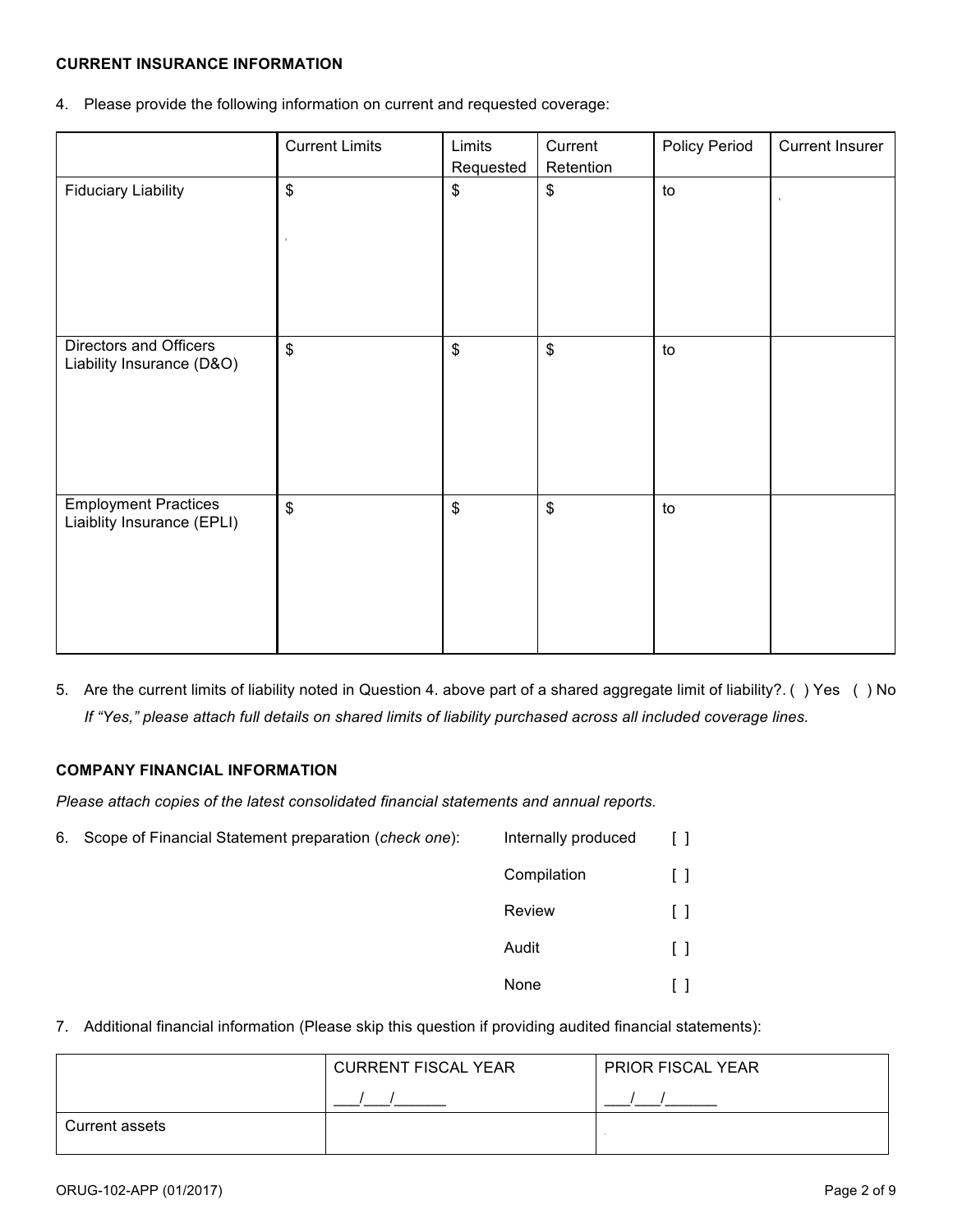| <b>Total assets</b>                 | $\sim$ |
|-------------------------------------|--------|
| <b>Current liabilities</b>          | $\sim$ |
| <b>Total liabilities</b>            |        |
| Long-term debt                      |        |
| Revenue                             |        |
| Net income                          |        |
| Retained earnings/deficit           |        |
| Cash flow from operating activities |        |

8. During the past twelve (12) months has:

| (c) the Company completed any reorganization or arrangment with creditors under federal                          |  |
|------------------------------------------------------------------------------------------------------------------|--|
|                                                                                                                  |  |
| (d) any auditor stated there are material weaknesses in the Company's systems of internal controls? () Yes () No |  |
|                                                                                                                  |  |
|                                                                                                                  |  |

*If Yes to any of the above, please attach full details.*

| 9. Is the Company currently anticipating any of the events described in Question 8. above over the next |  |
|---------------------------------------------------------------------------------------------------------|--|
|                                                                                                         |  |
|                                                                                                         |  |

*If "Yes," please attach full details*.

#### **FIDUCIARY LIABILITY RISK INFORMATION**

# **PLAN ADMINISTRATION**

10. Please provide the following information for each Plan of the Applicant:

| Plan Name          | Type of Plan*                                                                                                        | Total Plan     | Annual             | Number of    | Plan     | (DB Plans Only)        |  |
|--------------------|----------------------------------------------------------------------------------------------------------------------|----------------|--------------------|--------------|----------|------------------------|--|
|                    |                                                                                                                      | Assets(\$)     | Contributions      | Participants | Status** | What is the            |  |
|                    |                                                                                                                      | (Current Year) | (Latest Fiscal YE) |              |          | current funded %       |  |
|                    |                                                                                                                      |                |                    |              |          | under the Pension      |  |
|                    |                                                                                                                      |                |                    |              |          | <b>Protection Act?</b> |  |
|                    |                                                                                                                      |                |                    |              |          | Indicate if "at risk"  |  |
|                    |                                                                                                                      |                |                    |              |          |                        |  |
|                    |                                                                                                                      |                |                    |              |          |                        |  |
|                    |                                                                                                                      |                |                    |              |          |                        |  |
|                    |                                                                                                                      |                |                    |              |          |                        |  |
|                    |                                                                                                                      |                |                    |              |          |                        |  |
|                    |                                                                                                                      |                |                    |              |          |                        |  |
|                    |                                                                                                                      |                |                    |              |          |                        |  |
|                    | *Type of Plan: Defined Benefit (DB); Defined Contributions (DC); ***Employee Stock Ownership Plan (ESOP); Self-      |                |                    |              |          |                        |  |
|                    | Funded Welfare Benefit Plan (SWBP); Excess Benefit or Top Hat (EB); Other (O) - Attach Explanation                   |                |                    |              |          |                        |  |
|                    | **Plan Status: Active (A); Frozen (F); Sold (S); Terminated (T) – For Frozen or Sold Plans, please indicate the date |                |                    |              |          |                        |  |
| of the transaction |                                                                                                                      |                |                    |              |          |                        |  |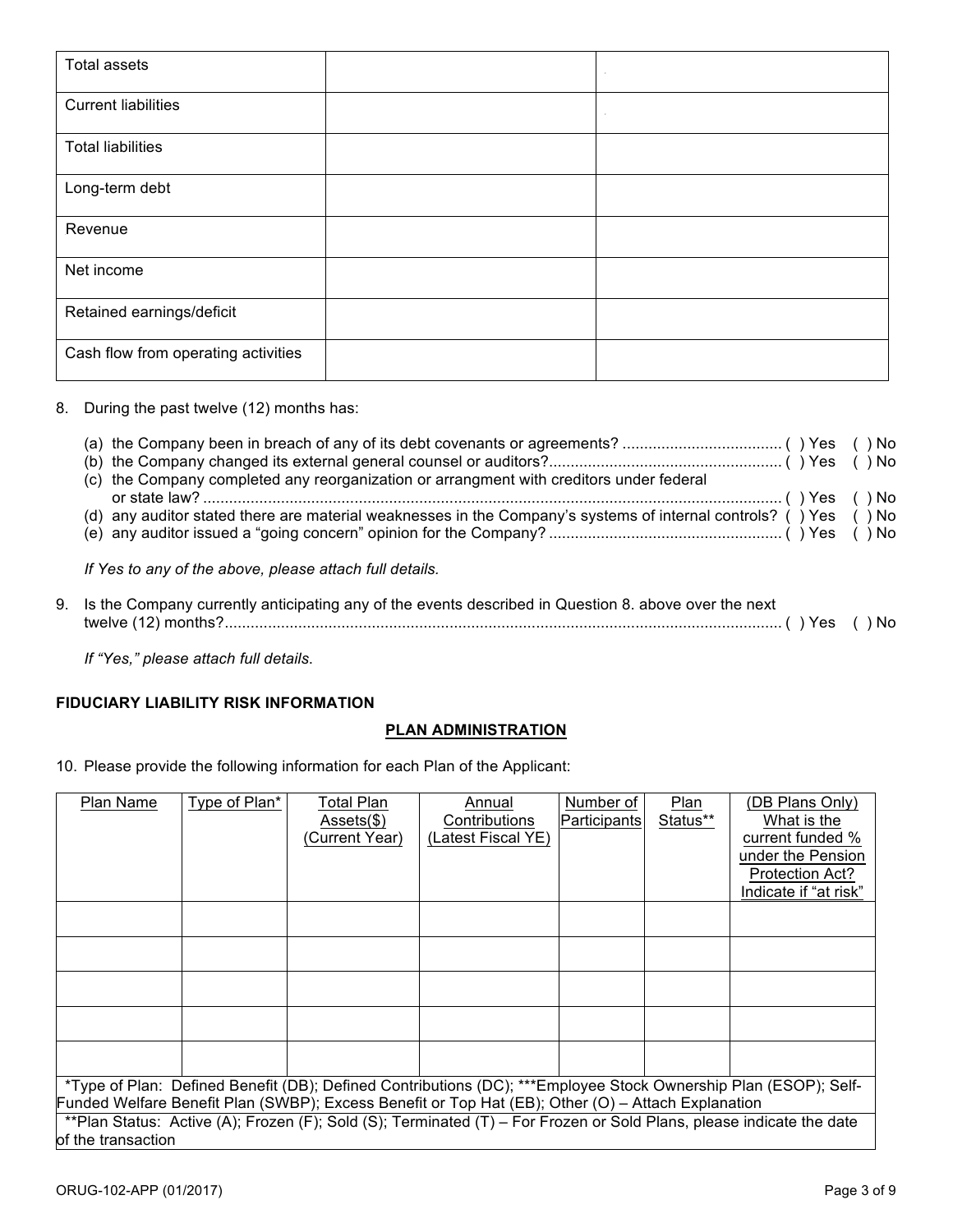**\*\*\*Please note, if any plan is an ESOP or if any DC plan holds employer securities, then the Employer Securities Supplemental Questions on page 6. of this application should be completed.** 

11. Please provide the name(s) of the following advisors for the Applicant's Plans:

| Trustee:                         |                                                                                                                                                                                                                    |
|----------------------------------|--------------------------------------------------------------------------------------------------------------------------------------------------------------------------------------------------------------------|
| Consultant/Actuary:              |                                                                                                                                                                                                                    |
| <b>Investment Manager:</b>       |                                                                                                                                                                                                                    |
| Plan Administrator:              | <u> 1989 - Johann Stoff, amerikansk politiker (d. 1989)</u>                                                                                                                                                        |
| CPA:                             | <u> 1989 - Johann Stoff, amerikansk politiker (d. 1989)</u>                                                                                                                                                        |
| Legal Counsel:                   |                                                                                                                                                                                                                    |
|                                  | If there have been any changes in the above advisors in the last twenty-four (24) months, please provide details.                                                                                                  |
|                                  | 12. If there is no independent investment manager with respect to any Plan, who is responsible for making the investment                                                                                           |
|                                  | 13. Is there a written procedure that is followed to assess the reasonableness of investment management,<br>consulting or other fees charged to or paid by the Plans, including a procedure to assess fees related |
| If "No," please provide details. |                                                                                                                                                                                                                    |
|                                  | 14. Do you follow a written procedure to determine the reasonableness of all Plan fees, including revenue                                                                                                          |

sharing arrangements? ............................................................................................................................ ( ) Yes ( ) No

*If "No," please provide details.*

#### **PLAN CHANGES**

| <b>COMPLIANCE</b>                                                                                                    |
|----------------------------------------------------------------------------------------------------------------------|
| If "Yes," please provide a detailed explanation.                                                                     |
| 17. Does the Company plan to freeze, terminate, merge or restructure any Plan in the next twelve (12)                |
| If "Yes," please provide a detailed explanation including whether annuities were purchased and if so, from whom.     |
| 16. Have there been any freezing of Plans or Plan terminations during the last twenty-four (24) months? () Yes () No |
| If "Yes," please provide a detailed explanation.                                                                     |
|                                                                                                                      |

| 18. Does each Plan conform to the standards of eligibility, participation, vesting, funding and other |  |
|-------------------------------------------------------------------------------------------------------|--|
| If "No," please provide a detailed explanation.                                                       |  |

19. Have the Plans been reviewed within the last twenty-four (24) months to assure that there are no violations of prohibited transactions and party-in-interest rules? .............................................................. ( ) Yes ( ) No

*If "No," please provide a detailed explanation.*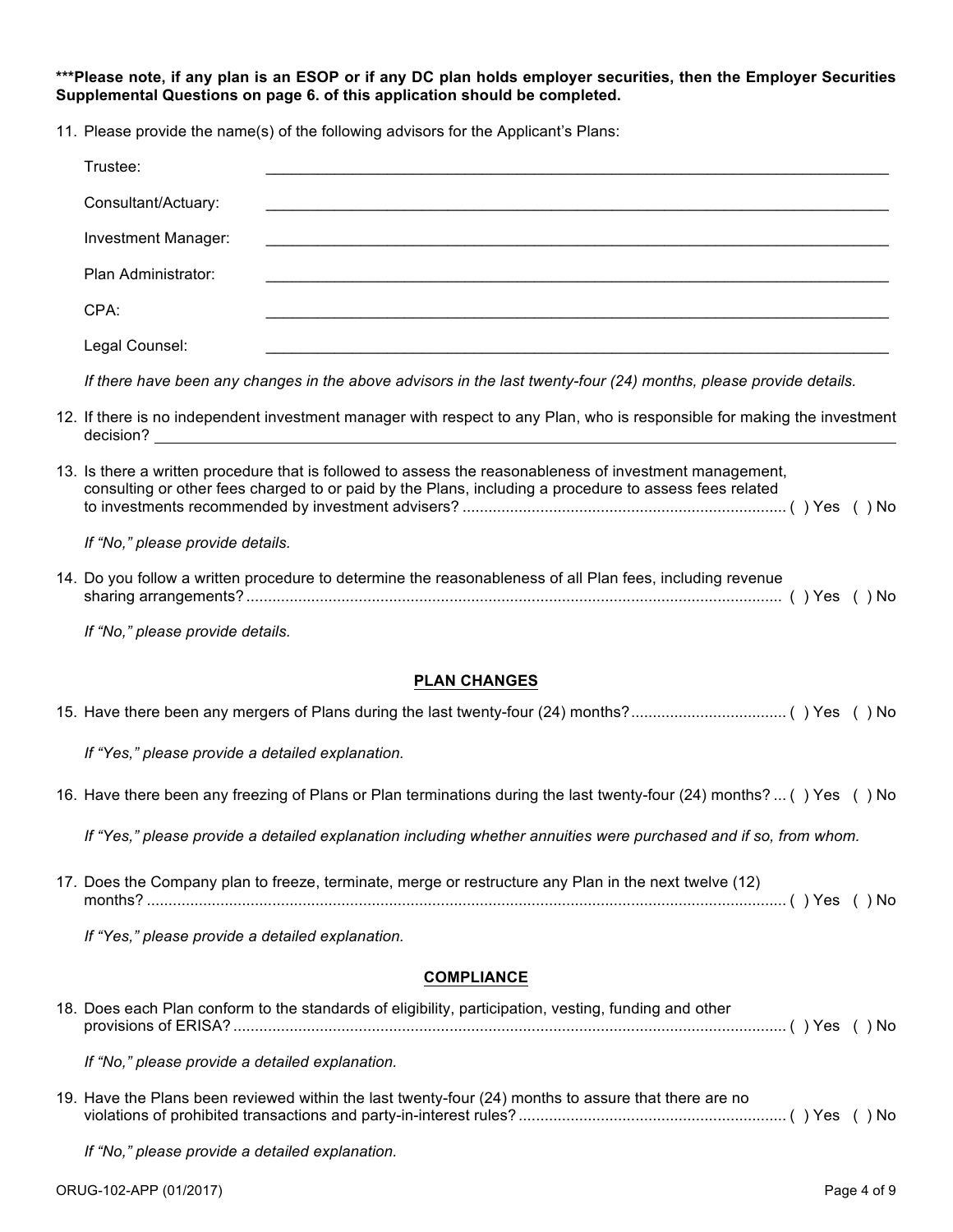| 20. Has an actuary certified within the last twenty-four (24) months that each Plan is adequately funded? () Yes () No                                                                                             |  |
|--------------------------------------------------------------------------------------------------------------------------------------------------------------------------------------------------------------------|--|
| If "No," please provide a detailed explanation.                                                                                                                                                                    |  |
| 21. Are there any outstanding or delinquent Plan contributions or plan loans, leases or debt obligations                                                                                                           |  |
| If "Yes," please provide a detailed explanation.                                                                                                                                                                   |  |
| 22. Has any Plan experienced an event reportable to the Pension Benefit Guarantee Corporation (PBGC)?                                                                                                              |  |
| If "Yes," please provide a detailed explanation.                                                                                                                                                                   |  |
| <b>PAST ACTIVITIES</b>                                                                                                                                                                                             |  |
| 23. Has any fiduciary of any Plan been:                                                                                                                                                                            |  |
|                                                                                                                                                                                                                    |  |
| If "Yes," please provide a detailed explanation.                                                                                                                                                                   |  |
|                                                                                                                                                                                                                    |  |
| If "Yes," please provide a detailed explanation.                                                                                                                                                                   |  |
| 24. Has there been any assessment of fees, fines or penalties under any voluntary compliance resolution<br>program or similar voluntary settlement program administered by the IRS, DOL or other government        |  |
| If "Yes," please provide a detailed explanation.                                                                                                                                                                   |  |
| 25. Has any insurer cancelled or refused to renew any previous insurance, whether primary or excess,                                                                                                               |  |
| If "Yes," please provide a detailed explanation.                                                                                                                                                                   |  |
| <b>LOSS/CLAIMS HISTORY and PRIOR KNOWLEDGE</b>                                                                                                                                                                     |  |
| 26. Have there been, or are there now pending, any claims against the Company, any Plan, any past or<br>present fiduciaries of any Plan or any past or present directors and officers of the Company? () Yes () No |  |
| If "Yes," please provide full details, including the following information:                                                                                                                                        |  |
| Date of claim (month/day/year);<br>(a)<br>Name(s) of claimant(s);<br>(b)<br>Names of the individuals or entities involved in the claim;<br>(c)                                                                     |  |

- (d) Description of the "wrongful acts" actually or allegedly committed;
- (e) Total amount of damages or other relief sought by claimants;
- (f) Name of insurer to whom claim was reported and the date it was reported;
- (g) Amount of damages and defense costs paid;
- (h) Current status of the claim (if still pending, include most recent developments).

# **PRIOR KNOWLEDGE**

| 27. Does any person or entity for whom this insurance is intended have any knowledge or information of any |  |  |  |  |
|------------------------------------------------------------------------------------------------------------|--|--|--|--|
| actual or alleged act, error, omission, fact or circumstance which may reasonably be expected to give rise |  |  |  |  |
|                                                                                                            |  |  |  |  |

*If "Yes," please provide complete details.*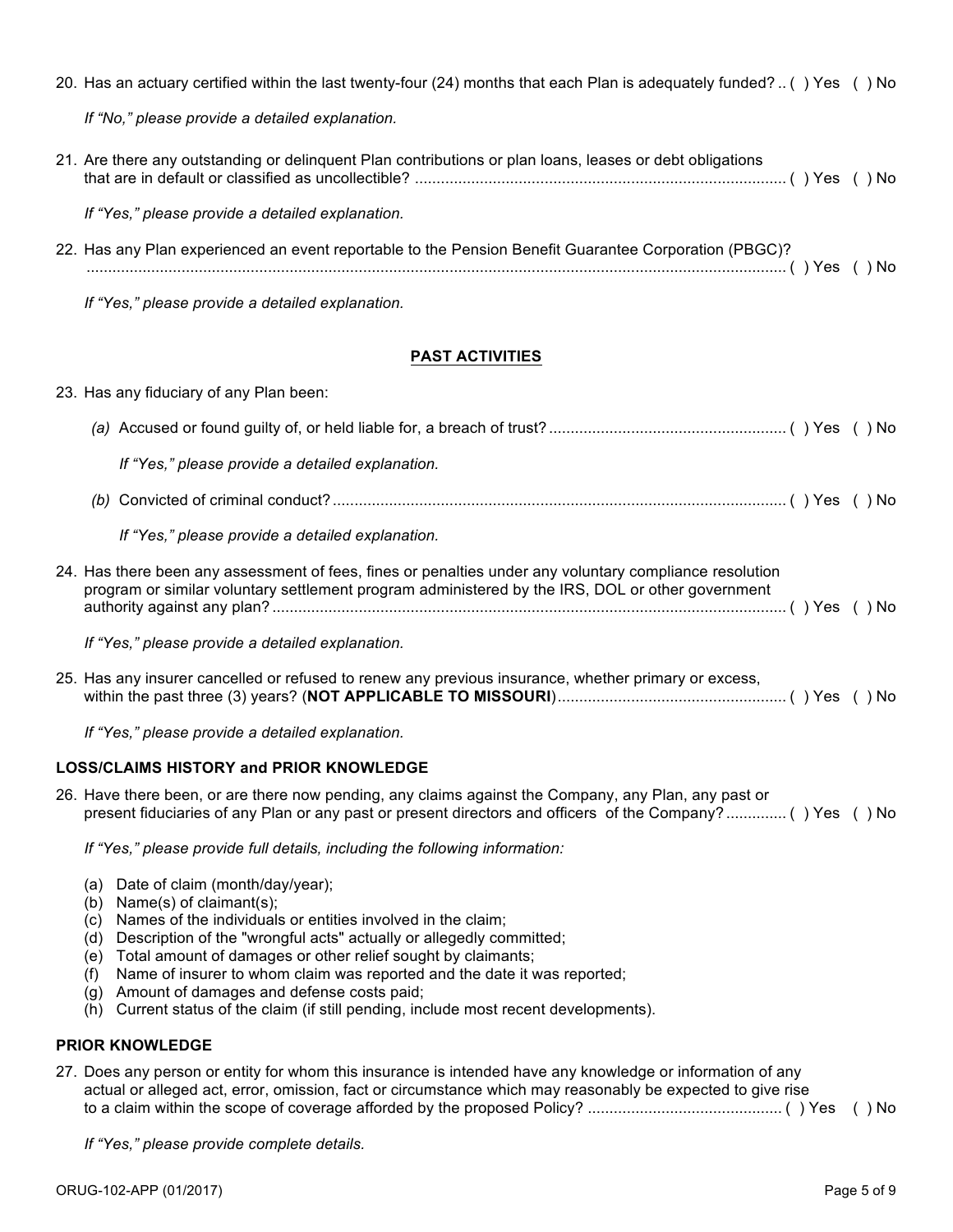**Please note that no coverage will be afforded under the proposed policy for any claim arising out of any actual or alleged act, error, omission, fact or circumstance disclosed or required to be disclosed in response to the LOSS/CLAIMS HISTORY and PRIOR KNOWLEDGE sections of this application.**

#### **EMPLOYER SECURITIES SUPPLEMENTAL QUESTIONS**

Please complete only if any plan is an Employee Stock Ownership Plan (ESOP) or if any other defined contribution plan invests in employer securities.

 $\mathcal{L}_\text{max}$  , and the contribution of the contribution of the contribution of the contribution of the contribution of the contribution of the contribution of the contribution of the contribution of the contribution of t

- 28. Please list ESOP or other plans that hold employer securities:
- 29. What percentage of the company is owned by the ESOP or other Plans that hold employer securities? %

ESOP only questions (please complete this section for ESOP's only):

30. At the time the ESOP was established, did the Company terminate any employee benefit plans? ......... ( ) Yes ( ) No

*If "Yes," please provide a detailed explanation.*

- 31. If the ESOP owns less than 100% of the Company, please provide a list of the other shareholders, together with the percentage of voting shares owned by each, and include their titles if they are officers or directors of the Company.
- 32. What percentage of the shares held in the ESOP trust is allocated to or owned by the Plan participants? %
- 33. Is the ESOP leveraged? ........................................................................................................................... ( ) Yes ( ) No

*If "Yes," please provide full details on the loan (including the balance of the loan, the structure of the loan, financing terms, covenant restrictions, loan defaults, lenders involved, etc.)*

34. How and when are Company employees able to "cash out"?

*Please provide full details.*

35. What are the repurchase and diversification obligations for the upcoming year and following year, and what impact will that have on the Plan?

*Please provide full details.*

|--|--|--|--|--|--|--|

*If "Yes," please provide full details including who performed the valuation and include a copy of the report.*

- 37. If there has been an increase or decrease in the stock over past two (2) valuations, please explain the variance.
- 38. Has the Company changed the formula for valuing its stock in the last five (5) years or since it was established (if less than five (5) years old)?.............................................................................................. ( ) Yes ( ) No

*If "Yes," please attach a copy of the amendment made to the Plan.*

#### **ADDITIONAL INFORMATION**

Please attach the following additional information if applicable:

39. As respects each of the five (5) largest Plans proposed for coverage, except health and welfare Plans:

- (a) A copy of the most recently filed Form 5500;
- (b) A copy of the most recent audited financial statement;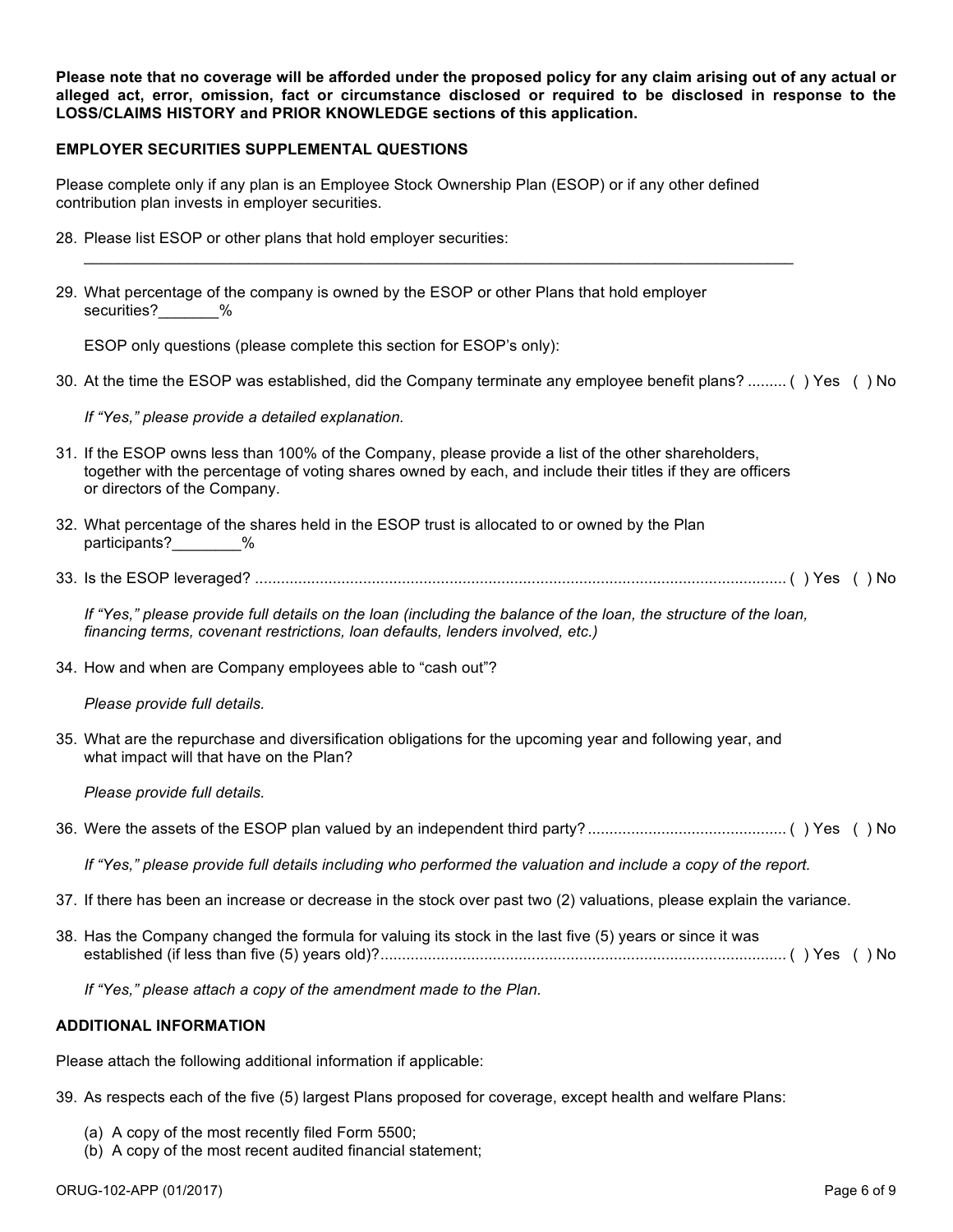- 40. As respects any ESOP or other Plan holding employer securities proposed for coverage:
	- (a) The most recent ESOP stock valuation report
	- (b) The Plan financial statements for each ESOP or any other Plan holding employer securities

41. As respects any non-qualified Plan (plans not subject to Title I of ERISA) proposed for coverage:

- (a) A copy of the Plan document;
- (b) A copy of the most recent audited financial statement;

**Signing this application does not bind the undersigned or the Insurer to complete the insurance, however, if a policy is issued, this application will be the basis of the policy and a copy of this application will be attached to and made part of the policy. The Insurer is authorized to make any investigation and inquiry regarding this application as it deems necessary.**

**The undersigned, on behalf of all prospective Insureds, declares that the statements in this application and the information submitted herewith are true, complete and accurate. If there are material changes to any statements in this application or the information submitted herewith prior to the inception of the policy, the undersigned will immediately notify the Insurer of such changes who shall then have the right to change or withdraw any outstanding terms or proposal.**

**This application must be currently dated and signed by one of the following individuals: (1) the Chief Executive Officer, (2) the President, or (3) the Chief Financial Officer of the Company.**

**Maryland only:** If there are material changes to the risk during the 45-day underwriting period beginning on the effective date of coverage, the Insurer will have the right to either cancel coverage or recalculate the premium, pursuant to Section 12-106 of the Maryland Insurance regulations.

### **Fraud Warning**

(All States except: AL; AR; CO; DC; HI; KS; KY; LA; ME; MD; NJ; OH; OK; OR; PA; TN; WA)

Any person who knowingly presents a false or fraudulent claim for payment of a loss or benefit or knowingly presents false information in an application for insurance is guilty of a crime and may be subject to civil fines and criminal penalties.

**Alabama** – Any person who knowingly presents a false or fraudulent claim for payment of a loss or benefit or who knowingly presents false information in an application for insurance is guilty of a crime and may be subject to restitution fines or confinement in prison, or any combination thereof.

**Arkansas** – Any person who knowingly presents a false or fraudulent claim for payment of a loss or benefit or knowingly presents false information in an application for insurance is guilty of a crime and may be subject to fines and confinement in prison.

**Colorado** – It is unlawful to knowingly provide false, incomplete, or misleading facts or information to an insurance company for the purpose of defrauding or attempting to defraud the company. Penalties may include imprisonment, fines, denial of insurance, and civil damages. Any insurance company or agent of an insurance company who knowingly provides false, incomplete or misleading facts or information to a policyholder or claimant for the purpose of defrauding or attempting to defraud the policyholder or claimant with regard to a settlement or award payable from insurance proceeds shall be reported to the Colorado Division of Insurance within the department of regulatory agencies.

**District of Columbia** – It is a crime to provide false or misleading information to an insurer for the purpose of defrauding the insurer or any other person. Penalties include imprisonment and/or fines. In addition, an insurer may deny insurance benefits if false information materially related to a claim was provided by the applicant.

**Hawaii** – For your protection, Hawaii Law requires you to be informed that presenting a fraudulent claim for payment of a loss or benefit is a crime punishable by fines or imprisonment, or both.

**Kansas** – Any person who, knowingly and with intent to defraud, presents, causes to be presented or prepares with knowledge or belief that it will be presented to or by an insurer, purported insurer, broker or any agent thereof, any written, electronic, electronic impulse, facsimile, magnetic, oral, or telephonic communication or statement as part of, or in support of, an application for the issuance of, or the rating of an insurance policy for personal or commercial insurance, or a claim for payment or other benefit pursuant to an insurance policy for commercial or personal insurance which such person knows to contain materially false information concerning any fact material thereto; or conceals, for the purpose of misleading, information concerning any fact material thereto, commits a fraudulent insurance act.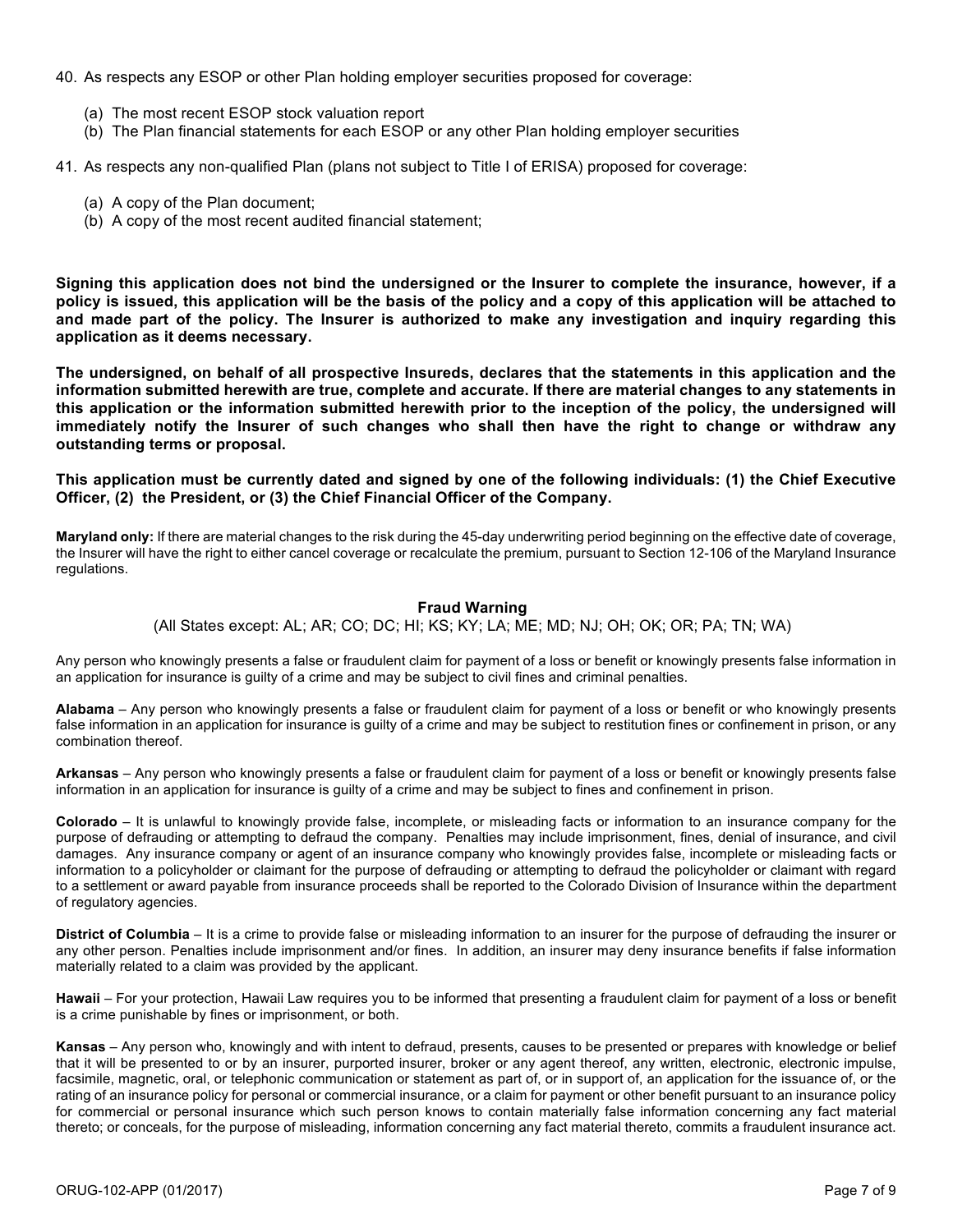**Kentucky** – Any person who knowingly and with intent to defraud any insurance company or other person files an application for insurance containing any materially false information or conceals, for the purpose of misleading, information concerning any fact material thereto commits a fraudulent insurance act, which is a crime.

**Louisiana** – Any person who knowingly presents a false or fraudulent claim for payment of a loss or benefit or knowingly presents false information in an application for insurance is guilty of a crime and may be subject to fines and confinement in prison.

**Maryland** – Any person who knowingly or willfully presents a false or fraudulent claim for payment of a loss or benefit or who knowingly or willfully presents false information in an application for insurance is guilty of a crime and may be subject to fines and confinement in prison.

**New Jersey** – Any person who includes any false or misleading information on an application for an insurance policy is subject to criminal and civil penalties.

**Ohio** – Any person who, with intent to defraud or knowing that he/she is facilitating a fraud against any insurer, submits an application or files a claim containing a false or deceptive statement is guilty of insurance fraud, which is a crime.

**Oklahoma** – Any person who knowingly and with intent to injure, defraud or deceive any insurer, makes any claim for the proceeds of an insurance policy containing any false, incomplete or misleading information is guilty of a felony.

**Oregon** – Any person who knowingly and with intent to defraud or solicit another to defraud an insurer: (1) by submitting an application containing a false statement as to any material fact, or (2) by filing a claim containing a false statement as to any material fact, may be violating state law.

**Pennsylvania** – Any person who knowingly and with intent to defraud any insurance company or other person files an application for insurance or statement of claim containing any materially false information or conceals for the purpose of misleading, information concerning any fact material thereto commits a fraudulent insurance act, which is a crime and subjects such person to criminal and civil penalties.

**Maine; Tennessee; Washington** – It is a crime to knowingly provide false, incomplete, or misleading information to an insurance company for the purpose of defrauding the company. Penalties include imprisonment, fines, and denial of insurance benefits.

Signed:

Print Name:

Print Title:

Date Signed: We have a state of the state of the state of the state of the state of the state of the state of the state of the state of the state of the state of the state of the state of the state of the state of the stat

#### **IOWA Applicants Only**

The insurance for which this is an application was solicited by:

Print name: \_\_\_\_\_

Iowa license number:

Agency: New York Changes and Changes and Changes and Changes and Changes and Changes and Changes and Changes and Changes and Changes and Changes and Changes and Changes and Changes and Changes and Changes and Changes and C